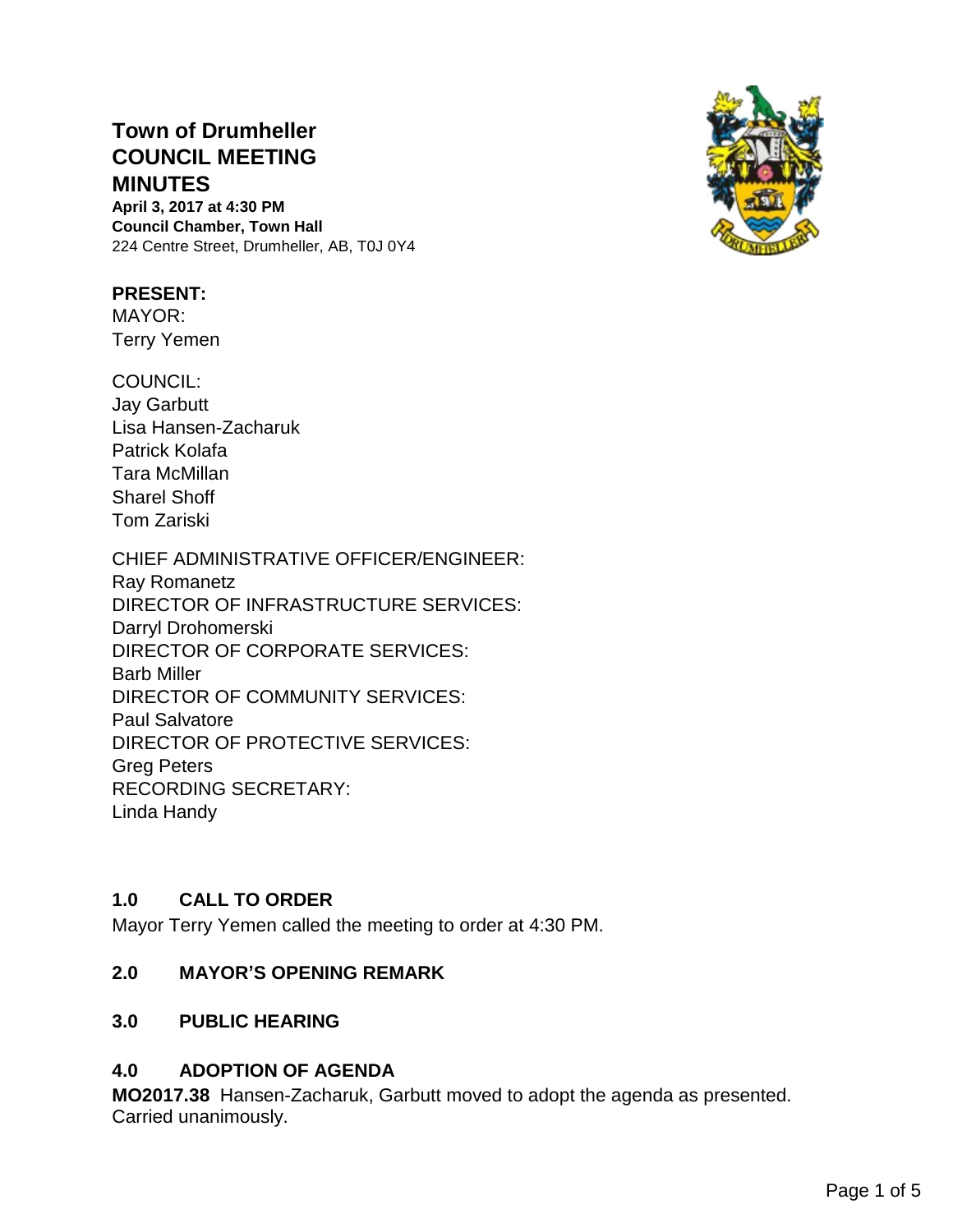### **5.0 MINUTES**

### **5.1. ADOPTION OF REGULAR COUNCIL MEETING MINUTES**

5.1.1 Regular Council Meeting Minutes of March 20, 2017

**MO2017.39** Zariski, Kolafa moved to adopt the Regular Council Meeting Minutes of March 20, 2017 as presented. Carried unanimously.

### **5.2. MINUTES OF MEETING PRESENTED FOR INFORMATION**

#### **5.3. BUSINESS ARISING FROM THE MINUTES**

**6.0 DELEGATIONS**

### **7.0 COMMITTEE OF THE WHOLE RECOMMENDATIONS**

#### **8.0 REQUEST FOR DECISION REPORTS**

#### **8.1 CAO**

#### 8.1.1 High Water Event

R. Romanetz explained that there was an ice jam on the Rosebud and Red Deer Rivers on March 18<sup>th</sup> and 19<sup>th</sup>. He further explained that the difference between ice jams and floods is that ice jams are unpredictable - resulting in the river level rising quickly. He stated that on the evening of March 18<sup>th</sup> and morning of the 19<sup>th</sup>, the ice jam on the Rosebud River did not move out because the Red Deer River had not broken free, causing the river levels to rise about a metre, flooding 6 - 8 properties along the Hwy 10x. He explained that by 10:00 AM the ice at the confluence of the Red Deer River and the Rosebud River had broken free which allowed the river level to drop and Hwy 10X to be reopened. The Town crew was out the evening of March 18<sup>th</sup> working with the fire department to prevent water from coming up from catch basins that were frozen open because flap gates were not working properly. There was also high water impacting manholes at the Rosedale Lift Station. He advised that he along with the Director of Protective Services G. Peters toured the area, assessed the situation and activated the EOC at 10:45 AM on Sunday, March 19<sup>th</sup>. The EOC directed operations until the ice jam broke free at about 2:00 PM on March  $19<sup>th</sup>$ . From that point forward, G. Peters and staff contacted the affected owners and they monitored the rivers until the situation returned to a normal state.

R. Romanetz advised that on the morning of March 20<sup>th</sup>, staff held a debriefing session, discussed the need for improvements in some areas and developed an action list. On Friday, March 24<sup>th</sup> staff reviewed the action list and an update was provided to Council. PW Staff have confirmed that the storm outfalls on Riverside Drive have been cleaned and sealed and are now operational. He further explained that the storm outfalls are inspected annually however some repairs were not completed at the time of the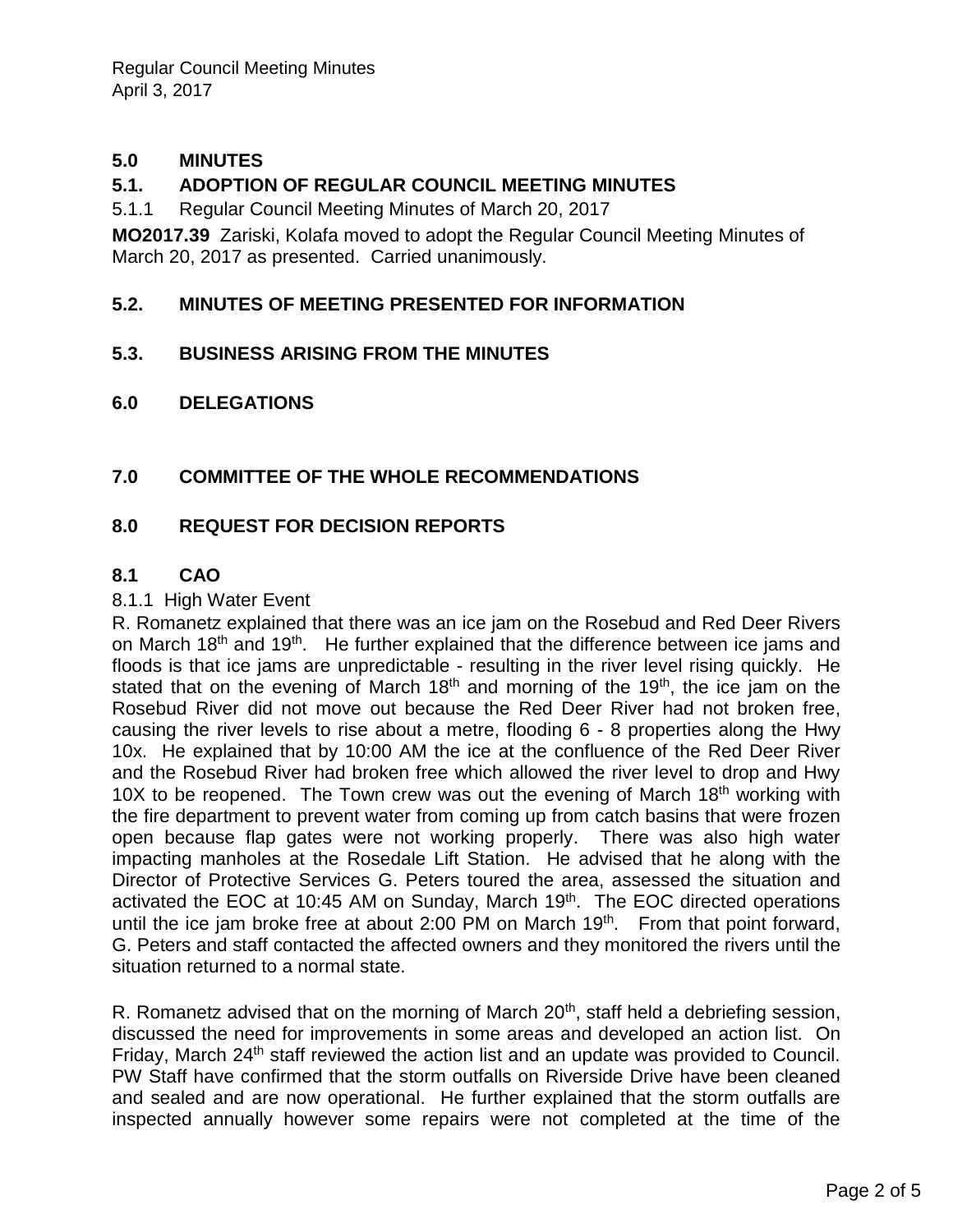### Regular Council Meeting Minutes April 3, 2017

incident. He further explained that the Province does not monitor river levels at this time of the year (when the ice is going through). Currently, monitoring is done by the RCMP who daily read the levels from the markings on the Gordon Taylor Bridge. This will continue until such time that the Province's recording station is operational. He noted that when elevations are at 679, staff will be put on high alert and Council will be advised. He explained that the Town will research the feasibility of marking the CN Bridge and the Rosedale Bridge to record elevations at these locations as well. The PW staff are stockpiling up to 5000 sandbags in preparation for any future high flows. D. Drohomerski advised that Alberta Transportation has inspected the bridges and declared that they are all structural sound. He further stated that they will do a further inspection during their annual routine.

R. Romanetz asked G. Peters to provide an overview on the Province's Disaster Recovery Assistance Program as it relates to the impacted property owners and costs incurred by the Town. G. Peters advised that applications must be submitted to the Province within 90 days of the event. He stated that residents have been advised to submit all records relating to the event, including receipts, photos, etc.

Councillor J. Garbutt asked if the overland flooding was as a result of failed equipment. R. Romanetz stated no. Councillor J. Garbutt asked if the CN and Gordon Taylor Bridges are in jeopardy due to ice jams. R. Romanetz advised that the bridges are built with a span wide enough to prevent damage. Councillor T. Zariski asked if the Town's mitigation projects were completed, would this event have been avoided. R. Romanetz stated that the Town's mitigation projects are on the Red Deer River and no projects have been identified for the Rosebud River. He further advised that the last ice jam on the Rosebud River occurred in 1997 and there was significant damage. Councillor L. Hansen-Zacharuk asked if there were any funding programs available to stabilize the 11 Bridge Campground bank. R. Romanetz advised that although there were funding programs in the past, he is not aware of any funding programs for rip rapping today. Councillor L. Hansen-Zacharuk asked what can be done in the future to avoid damage caused by ice jams. R. Romanetz advised that unfortunately ice jams occur quickly and there is not a lot of time to respond or protect property. He further advised that if time permits temporary dyking can be built. With regards to the Red Deer River, the dyking in place does protect to some degree and once the funding approval is in place, the dyking will be enhanced for more protection in the future. He further advised that over the years with banks eroding along the river, the Town has been able to bring in rock to stabilize the banks.

# **8.2. DIRECTOR OF INFRASTRUCTURE SERVICES**

### 8.2.1. Spring Cleanup 2017

D. Drohomerski advised that the 2017 Spring Cleanup is scheduled for May 1 – 11. He further stated that the rules are similar to last year. A copy of the brochure will be included in the utility bills and posted on our website which includes a list of acceptable and unacceptable materials for the residents' information.

# **8.3. DIRECTOR OF CORPORATE SERVICES**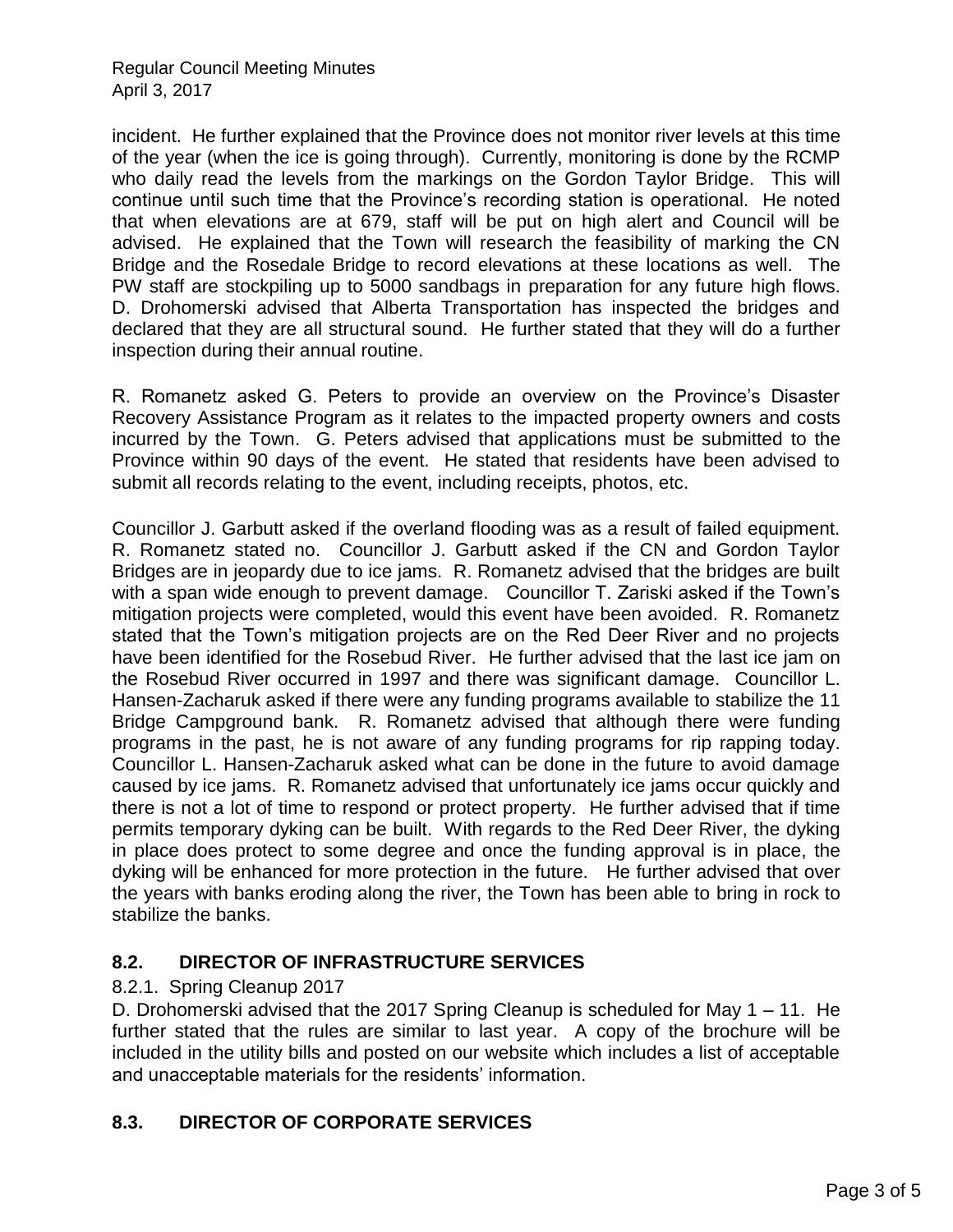### **8.4. DIRECTOR OF COMMUNITY SERVICES**

- **8.5. DIRECTOR OF PROTECTIVE SERVICES**
- **9.0 PRESENTATION OF QUARTERLY REPORTS BY ADMINISTRATION**
- **10.0 PUBLIC HEARING DECISIONS**
- **11.0 UNFINISHED BUSINESS**
- **12.0 NOTICE OF MOTION**

#### **13.0 COUNCILLOR REPORTS**

#### 13.1 Canadian Badlands Conference

Councillor Jay Garbutt provided a report to Council on the Canadian Badlands Conference held in Brooks on March 16<sup>th</sup> and 17<sup>th</sup>. He stated that the Canadian Badlands' social media campaign saw a total of over 3.4M social media impressions (the "likes"). He further stated that social media campaigning is a good tool for marketing for specific age groups. As well, he was impressed with the marketing of a community by engaging with an influencer finding a social media star to visit our community and then write about it - experiential travel; this is very appealing to younger gerations. He stated that Tom Jackson was one of the keynote speakers and has been hired by the Canadian Badlands to be their chief story teller. He concluded by stating that Doug Griffiths was also a keynote speaker and presented on 13 ways to kill your tourism, such as ignoring outsiders, etc.

### **14.0 IN-CAMERA MATTERS**

**MO2017.40** Hansen-Zacharuk, McMillan moved to go in camera at 5:15 PM. Carried unanimously.

#### 14.1 Personnel Matter

**MO2017.41** Garbutt, Shoff moved to revert to regular council meeting at 5:35 PM. Carried unanimously.

**MO2017.42** McMillan, Kolafa moved to approve a 2% increase for out of scope employees as presented by the CAO retroactive to January 1, 2017. Carried unanimously.

Council noted that it is long overdue for the firefighters to receive an increase in their honorarium as their service is very much appreciated.